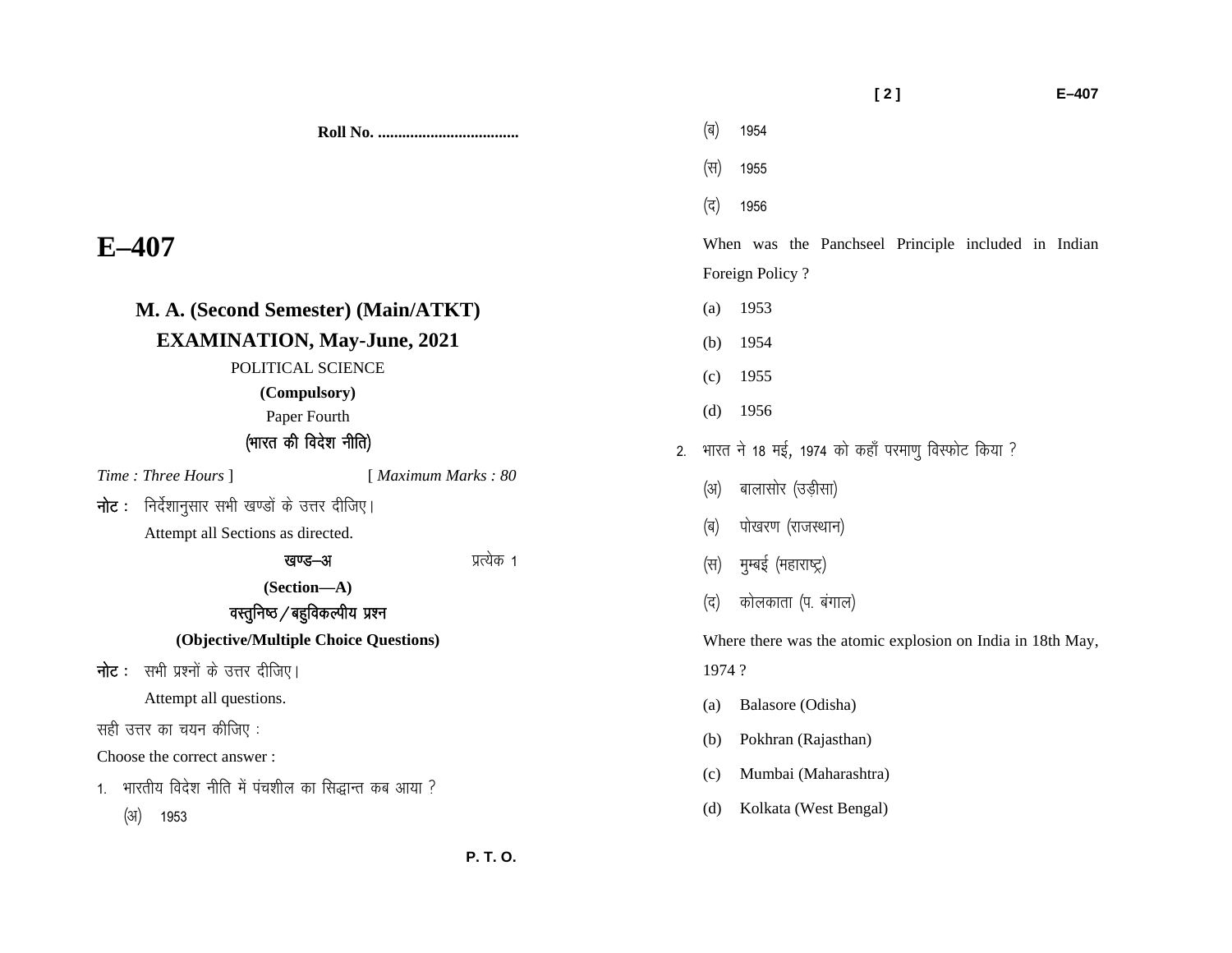|    |      | [3]                                                          | $E-407$ |         | [4]                                                             | $E - 407$ |
|----|------|--------------------------------------------------------------|---------|---------|-----------------------------------------------------------------|-----------|
| 3. |      | भिलाई इस्पात संयंत्र किस देश के सहयोग से स्थापित है ?        | 5.      |         | नेहरू-कोटलेवाल समझौता कब हुआ था ?                               |           |
|    | (3I) | अमेरिका                                                      |         | (3)     | 1953                                                            |           |
|    | (ब)  | जापान                                                        |         | (ब)     | 1954                                                            |           |
|    | (स)  | चीन                                                          |         | (स)     | 1957                                                            |           |
|    | (द)  | सोवियत संघ                                                   |         | (द)     | 1956                                                            |           |
|    |      | Bhilai Steel Plant is set up with the collaboration of which |         |         | Nehru-Kotelawal Pact was signed in:                             |           |
|    |      | country?                                                     |         | (a)     | 1953                                                            |           |
|    | (a)  | America                                                      |         | (b)     | 1954                                                            |           |
|    | (b)  | Japan                                                        |         | (c)     | 1957                                                            |           |
|    | (c)  | China                                                        |         | (d)     | 1956                                                            |           |
|    | (d)  | Soviet Union                                                 | 6.      |         | एशिया में आयोजित होने वाला प्रथम गुट-निरपेक्ष शिखर सम्मेलन कहाँ |           |
| 4. |      | मैकमोहन रेखा किन दो देशों की सीमा रेखा है ?                  |         | हुआ था? |                                                                 |           |
|    | (3I) | भारत और पाकिस्तान                                            |         | (3I)    | शिमला                                                           |           |
|    | (ब)  | भारत और चीन                                                  |         | (ब)     | नई दिल्ली                                                       |           |
|    | (स)  | सोवियत संघ और चीन                                            |         | (स)     | कोलम्बो                                                         |           |
|    | (द)  | अफगानिस्तान और पाकिस्तान                                     |         | (द)     | इस्लामाबाद                                                      |           |
|    |      | MacMahon Line is the border line of which two countries?     |         |         | The first non-alignment summit was held in Asia in:             |           |
|    | (a)  | India and Pakistan                                           |         | (a)     | Shimla                                                          |           |
|    | (b)  | India and China                                              |         | (b)     | New Delhi                                                       |           |
|    | (c)  | Soviet Russia and China                                      |         | (c)     | Colombo                                                         |           |
|    | (d)  | Afghanistan and Pakistan                                     |         | (d)     | Islamabad                                                       |           |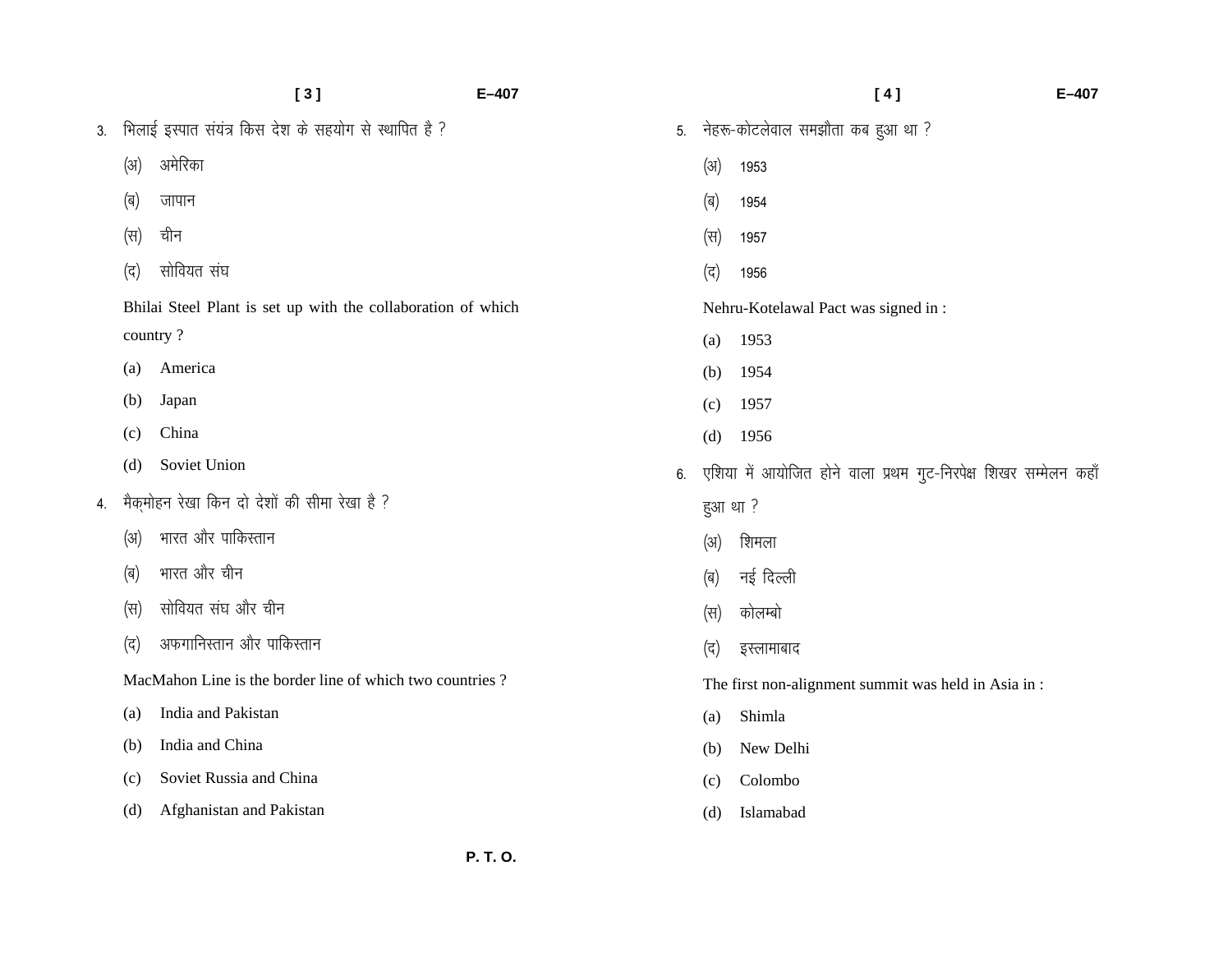|    |      | [5]                                                                | $E-407$ |      | [6]                                                      | $E - 407$ |
|----|------|--------------------------------------------------------------------|---------|------|----------------------------------------------------------|-----------|
| 7. |      | अमेरिका के किस राष्ट्रपति ने पं. नेहरू को "उच्च आदर्शवाद" कहा था ? | 9.      |      | भारत-पाक 1965 युद्ध में भारत के प्रधानमंत्री थे :        |           |
|    | (3I) | रोनाल्ड रीगन                                                       |         | (3I) | श्रीमती इन्दिरा गांधी                                    |           |
|    | (ब)  | जॉर्ज वाशिंगटन                                                     |         | (ब)  | पं. जवाहर लाल नेहरू                                      |           |
|    | (स)  | अब्राहम लिंकन                                                      |         | (स)  | लाल बहादुर शास्त्री                                      |           |
|    | (द)  | जान. एफ. कैनेडी                                                    |         | (द)  | अटल बिहारी बाजपेयी                                       |           |
|    |      | Which President of America told Nehru "high idealism"?             |         |      | During the 1965 India-Pakistan War the Prime Minister of |           |
|    | (a)  | Ronald Regan                                                       |         |      | India was:                                               |           |
|    | (b)  | George Washington                                                  |         | (a)  | Smt. Indira Gandhi                                       |           |
|    | (c)  | Abraham Lincoln                                                    |         | (b)  | Pt. Jawahar Lal Nehru                                    |           |
|    | (d)  | John F. Kennedy                                                    |         | (c)  | Lal Bahadur Shastri                                      |           |
|    |      |                                                                    |         | (d)  | Atal Bihari Bajpayee                                     |           |
| 8. |      | ताशकद समझौता किन दो देशों के बीच हुआ था ?                          |         |      | 10. भारत-सोवियत संघ मैत्री संधि कब हुई थी ?              |           |
|    | (3I) | भारत-चीन                                                           |         | (3I) | 1970                                                     |           |
|    | (ৰ)  | भारत-पाक                                                           |         |      |                                                          |           |
|    |      |                                                                    |         | (ब)  | 1971                                                     |           |
|    | (स)  | भारत-श्रीलंका                                                      |         | (स)  | 1972                                                     |           |
|    | (द)  | भारत-अमेरिका                                                       |         | (द)  | 1973                                                     |           |
|    |      | Tashkent agreement was between which two countries?                |         |      | India-Soviet Union Pact was signed in :                  |           |
|    | (a)  | India-China                                                        |         | (a)  | 1970                                                     |           |
|    | (b)  | India-Pakistan                                                     |         | (b)  | 1971                                                     |           |
|    | (c)  | India-Sri Lanka                                                    |         | (c)  | 1972                                                     |           |
|    | (d)  | India-America                                                      |         | (d)  | 1973                                                     |           |

 **P. T. O.**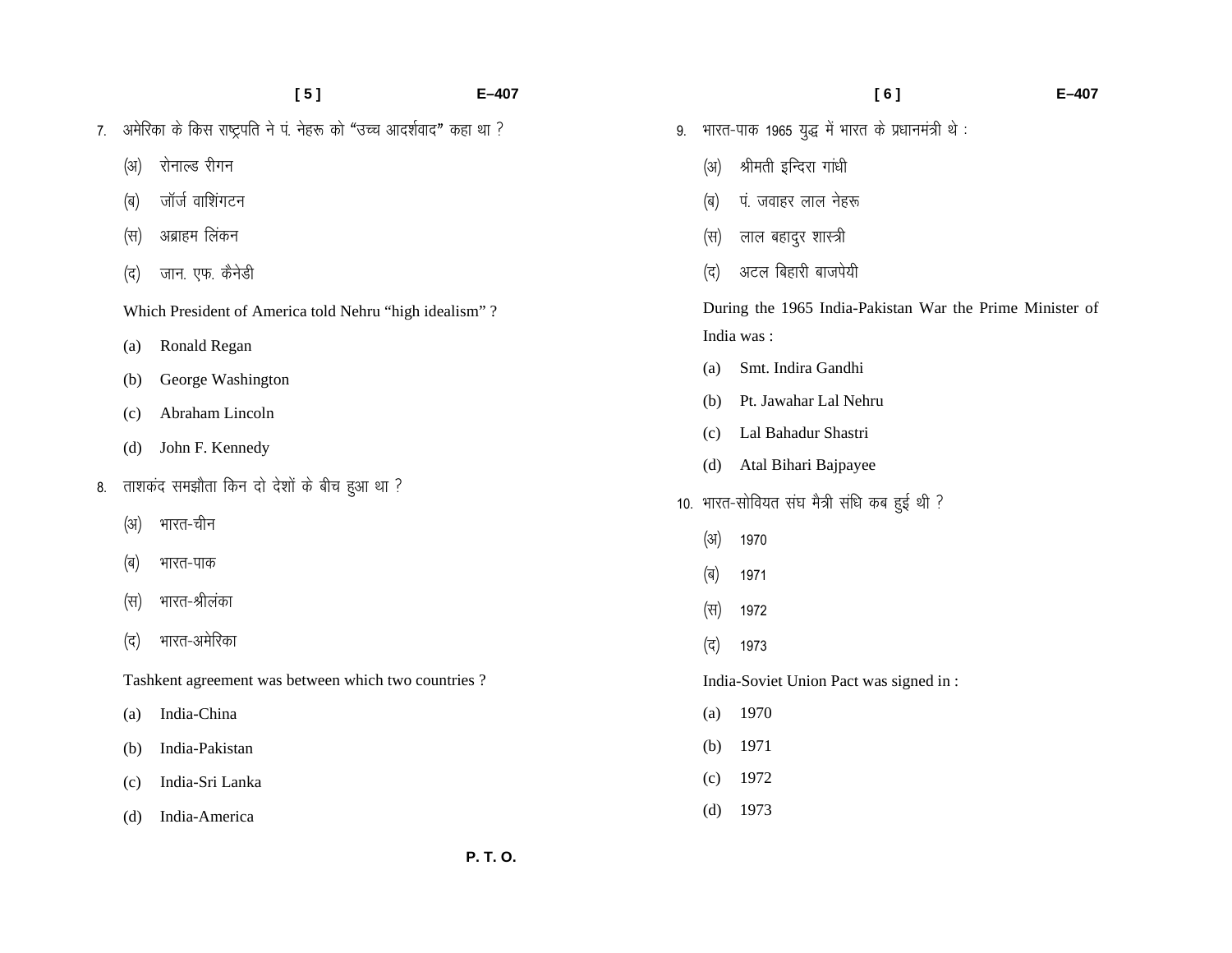|      | [7]<br>$E-407$                                          |      | [8]                                                            | $E - 407$ |
|------|---------------------------------------------------------|------|----------------------------------------------------------------|-----------|
|      | 11. कौन तीन, गुट निरपेक्ष आंदोलन के जन्मदाता थे ?       |      | 13. पं. नेहरू ने सोवियत रूस की पहली बार राजकीय यात्रा कब की ?  |           |
| (3I) | थ्रेचर, पं. नेहरू, नासिर                                | (3I) | जून, 1955                                                      |           |
| (ब)  | सिरिमावो, पं. नेहरू, मुशर्रफ                            | (ब)  | जून, 1949                                                      |           |
| (स)  | नासिर, पं. नेहरू, मार्शल टीटो                           | (स)  | जून, 1953                                                      |           |
| (द)  | स्टालिन, पं. नेहरू, ओबामा                               | (द)  | जून, 1962                                                      |           |
|      | Who three among these were the funders of Non-Alignment |      | When did Pt. Nehru pay the first state visit to Soviet Russia? |           |
|      | Movement?                                               | (a)  | June, 1955                                                     |           |
| (a)  | Threchar, Pt. Nehru, Nasir                              | (b)  | June, 1949                                                     |           |
| (b)  | Sirimavo, Pt. Nehru, Musharraf                          | (c)  | June, 1953                                                     |           |
| (c)  | Nasir, Pt. Nehru, Marshal Tito                          | (d)  | June, 1962                                                     |           |
| (d)  | Stalin, Pt. Nehru, Obama                                |      | 14. 1987 में भारतीय शान्ति सेना किस पड़ोसी देश में भेजी गयी ?  |           |
|      | 12. भारत-सोवियत संधि कितने वर्षों के लिए की गयी ?       | (31) | श्रीलंका                                                       |           |
| (3I) | 20                                                      | (ब)  | पाकिस्तान                                                      |           |
| (ब)  | 15                                                      | (स)  | बांग्लादेश                                                     |           |
| (स)  | 05                                                      | (द)  | नेपाल                                                          |           |
| (द)  | 25                                                      |      | To, which neighboring country was the Indian Peace             |           |
|      | For how many years was the Indo-Soviet Treaty done?     |      | Keeping Force sent in 1987?                                    |           |
| (a)  | 20                                                      | (a)  | Sri Lanka                                                      |           |
| (b)  | 15                                                      | (b)  | Pakistan                                                       |           |
| (c)  | 05                                                      | (c)  | Bangladesh                                                     |           |
| (d)  | 25                                                      | (d)  | Nepal                                                          |           |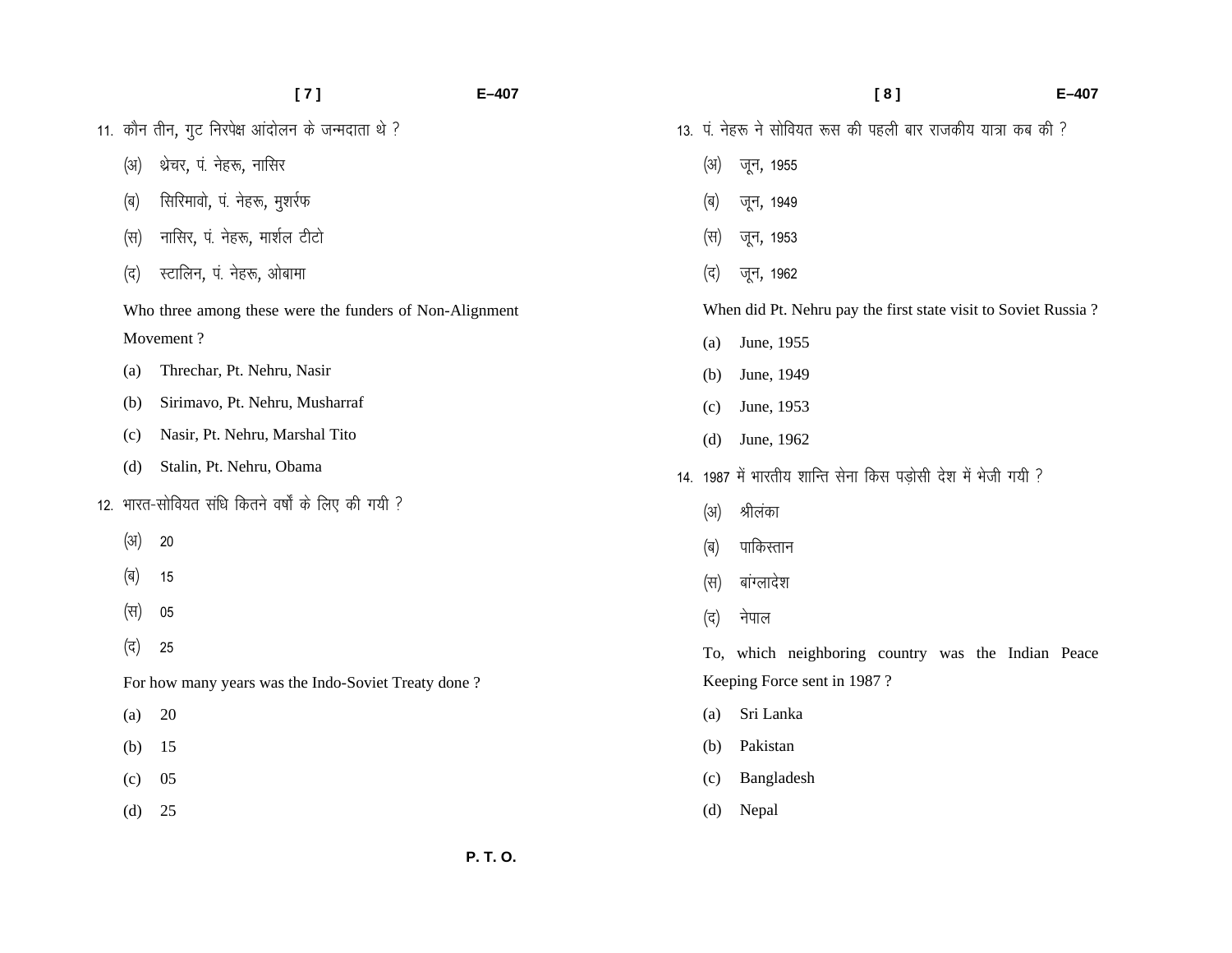|      | [9]                                                                 | $E-407$ |      | [10]                                              | $E - 407$ |
|------|---------------------------------------------------------------------|---------|------|---------------------------------------------------|-----------|
|      | 15. शिमला समझौता किन दो देशों के बीच हुआ था ?                       |         |      | 17. बाण्डुंग सम्मेलन कब हुआ था ?                  |           |
| (3I) | भारत-चीन                                                            |         | (3I) | 1956                                              |           |
| (ब)  | भारत-अमेरिका                                                        |         | (ब)  | 1955                                              |           |
| (स)  | भारत-पाक                                                            |         | (स)  | 1957                                              |           |
| (द)  | भारत-श्रीलंका                                                       |         | (द)  | 1958                                              |           |
|      | Shimla Agreement was between which two countries?                   |         |      | When was the Bandung Conference held?             |           |
| (a)  | India-China                                                         |         | (a)  | 1956                                              |           |
| (b)  | India-America                                                       |         | (b)  | 1955                                              |           |
| (c)  | India-Pakistan                                                      |         | (c)  | 1957                                              |           |
| (d)  | India-Sri Lanka                                                     |         | (d)  | 1958                                              |           |
|      | 16. गुट-निरपेक्ष आंदोलन का प्रारम्भ कितने देशों का साझा प्रयास था ? |         |      | 18. चार सूत्री कार्यक्रम किस राष्ट्रपति ने दिया ? |           |
| (3I) | $\sqrt{3}$                                                          |         | (31) | ट्रुमैन                                           |           |
| (ब)  | $\overline{7}$                                                      |         | (ब)  | रीगन                                              |           |
| (स)  | 15                                                                  |         |      |                                                   |           |
| (द)  | 109                                                                 |         | (स)  | निक्सन                                            |           |
|      | The launch of the Non-Aligned Movement was the common               |         | (द)  | जार्ज बुश                                         |           |
|      | effort of how many countries?                                       |         |      | Which President gave the four point program?      |           |
| (a)  | $\mathfrak{Z}$                                                      |         | (a)  | Truman                                            |           |
| (b)  | $\overline{7}$                                                      |         | (b)  | Regan                                             |           |
| (c)  | 15                                                                  |         | (c)  | Nixon                                             |           |
| (d)  | 109                                                                 |         | (d)  | George W. Bush                                    |           |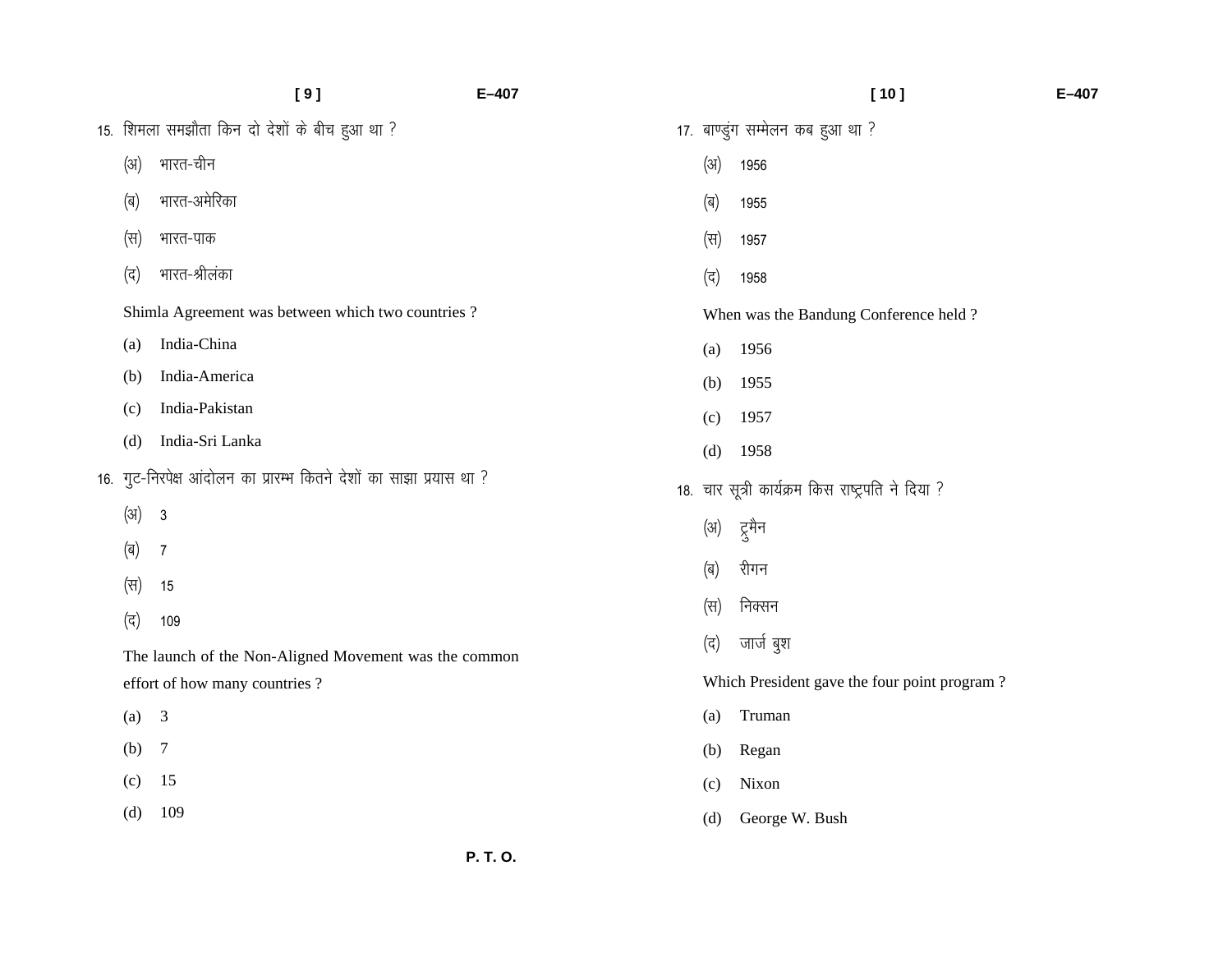|                                   | [11]                                                    | $E-407$ |    | $[12]$                                                     | E-407      |
|-----------------------------------|---------------------------------------------------------|---------|----|------------------------------------------------------------|------------|
|                                   | 19. यूनेस्को से हटने का निर्णय किस राष्ट्रपति ने किया ? |         |    | खण्ड—ब                                                     | प्रत्येक 2 |
| (3I)                              | जार्ज बुश                                               |         |    | (Section-B)                                                |            |
| (ब)                               | क्लिंटन                                                 |         |    | अति लघु उत्तरीय प्रश्न                                     |            |
| (स)                               | रीगन                                                    |         |    | (Very Short Answer Type Questions)                         |            |
| (द)                               | कार्टर                                                  |         |    | <b>नोट:</b> सभी प्रश्नों के उत्तर 2-3 वाक्यों में दीजिए।   |            |
|                                   | Which President made the decision to withdraw from      |         |    | Attempt all questions in 2-3 sentences.                    |            |
|                                   | <b>UNESCO?</b>                                          |         | 1. | विदेश नीति का अर्थ बताइए।                                  |            |
| $\left( a\right)$                 | George W. Bush                                          |         |    | Explain the meaning of Foreign Policy.                     |            |
| (b)                               | Clinton                                                 |         | 2. | विदेश नीति के <b>तीन</b> निर्धारक तत्व बताइए।              |            |
| (c)<br>(d)                        | Regan<br>Carter                                         |         |    | Describe three factors which influence our Foreign Policy. |            |
|                                   | 20. चीन का मित्र देश कौन है ?                           |         |    | 3. भारत-श्रीलंका के विवाद के मुख्य <b>दो</b> कारण बताइए।   |            |
| (3I)                              | पाकिस्तान                                               |         |    | What are the two main causes of conflict between India and |            |
| (ब)                               | भारत                                                    |         |    | Sri Lanka?                                                 |            |
| (स)                               | अमेरिका                                                 |         |    | 4.   चीन की विदेश नीति के <b>तीन</b> उद्देश्य बताइए।       |            |
| (द)                               | रूस                                                     |         |    | Write any three objectives of foreign policy of China.     |            |
| Which country is friend of China? |                                                         |         |    | 5. भारत-पाकिस्तान के मध्य विवाद के <b>दो</b> कारण बताइए।   |            |
| (a)                               | Pakistan                                                |         |    | What are the two causes of conflict between India and      |            |
| (b)                               | India                                                   |         |    | Pakistan?                                                  |            |
| (c)                               | America                                                 |         | 6. | भारतीय विदेश नीति के कोई <b>दो</b> आदर्श बताइए।            |            |
| (d)                               | Russia                                                  |         |    | Write any two objects of Indian Foreign Policy.            |            |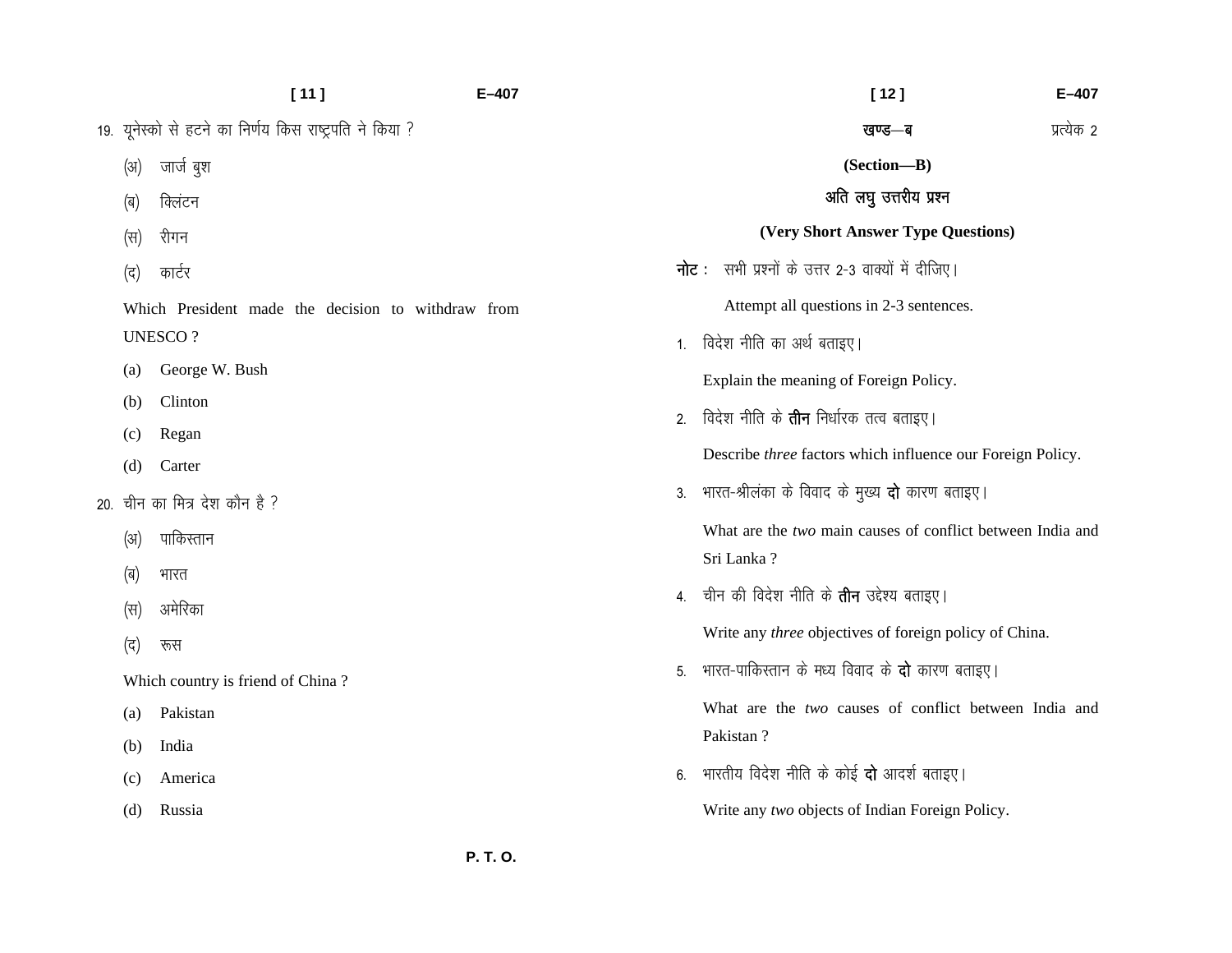|                | [13]<br>E-407                                                       |
|----------------|---------------------------------------------------------------------|
| 7.             | संयुक्त राज्य अमेरिका की विदेश नीति की <b>दो</b> विशेषताएँ बताइए।   |
|                | Write two features of USA foreign policy.                           |
| 8.             | रूस की विदेश नीति के <b>तीन</b> उद्देश्य बताइए।                     |
|                | Write any three objectives of foreign policy of Russia.             |
|                | प्रत्येक 3<br>खण्ड—स                                                |
|                | (Section-C)                                                         |
|                | लघु उत्तरीय प्रश्न                                                  |
|                | (Short Answer Type Questions)                                       |
|                | <b>नोट</b> :   सभी प्रश्नों के उत्तर 75 शब्दों में दीजिए।           |
|                | Attempt all questions in 75 words.                                  |
| 1.             | शान्तिपूर्ण सह-अस्तित्व और विश्व-शांति भारत की नीति का प्रमुख लक्षण |
|                | है। इस कथन की विवेचना कीजिए।                                        |
|                | Peaceful co-existence and world peace is the main factor of         |
|                | India's foreign policy. Discuss this statement.                     |
| 2 <sup>2</sup> | भारत-पाकिस्तान सम्बन्धों की समीक्षा कीजिए।                          |
|                | Examine the Indo-Pak relationship.                                  |
| 3.             | भारत की श्रीलंका के साथ किस प्रकार की विदेश नीति है ?               |
|                | Describe about the foreign policy of India with Sri Lanka.          |
|                | 4. भारत-चीन सम्बन्धों पर एक संक्षिप्त निबन्ध लिखिए।                 |
|                | Write short essay on Indo-China relationship.                       |

 **P. T. O.**

|    | [14]<br>$E - 407$                                                       |
|----|-------------------------------------------------------------------------|
| 5. | चीन के प्रति रूसी नीति के बदलने के कारणों की विवेचना कीजिए।             |
|    | Analyse the reasons for the changes in the policy of Russia             |
|    | towards China.                                                          |
| 6. | भारतीय विदेश नीति में ऐतिहासिक परम्पराएँ कौन-कौन-सी हैं ?               |
|    | What are the historical traditions in Indian Foreign Policy?            |
| 7. | संयुक्त राज्य अमेरिका की विदेश नीति के प्रमुख उद्देश्यों या लक्ष्यों की |
|    | विवेचना कीजिए।                                                          |
|    | Discuss the main objectives of USA foreign policy.                      |
| 8. | संयुक्त राष्ट्र संघ के शान्ति प्रयासों में भारत की भूमिका का वर्णन      |
|    | कीजिए।                                                                  |
|    | Describe India's role in peacekeeping functions of the                  |
|    | U. N. O.                                                                |
|    | प्रत्येक 5<br>खण्ड—द                                                    |
|    | (Section-D)                                                             |
|    | दीर्घ उत्तरीय प्रश्न                                                    |
|    | (Long Answer Type Questions)                                            |

- **नोट** : सभी प्रश्नों के उत्तर 150 शब्दों में दीजिए। Attempt all questions in 150 words.
- 1. भारतीय विदेश नीति के प्रमुख सिद्धान्तों की विवेचना कीजिए। Discuss the main principles of Indian Foreign Policy.